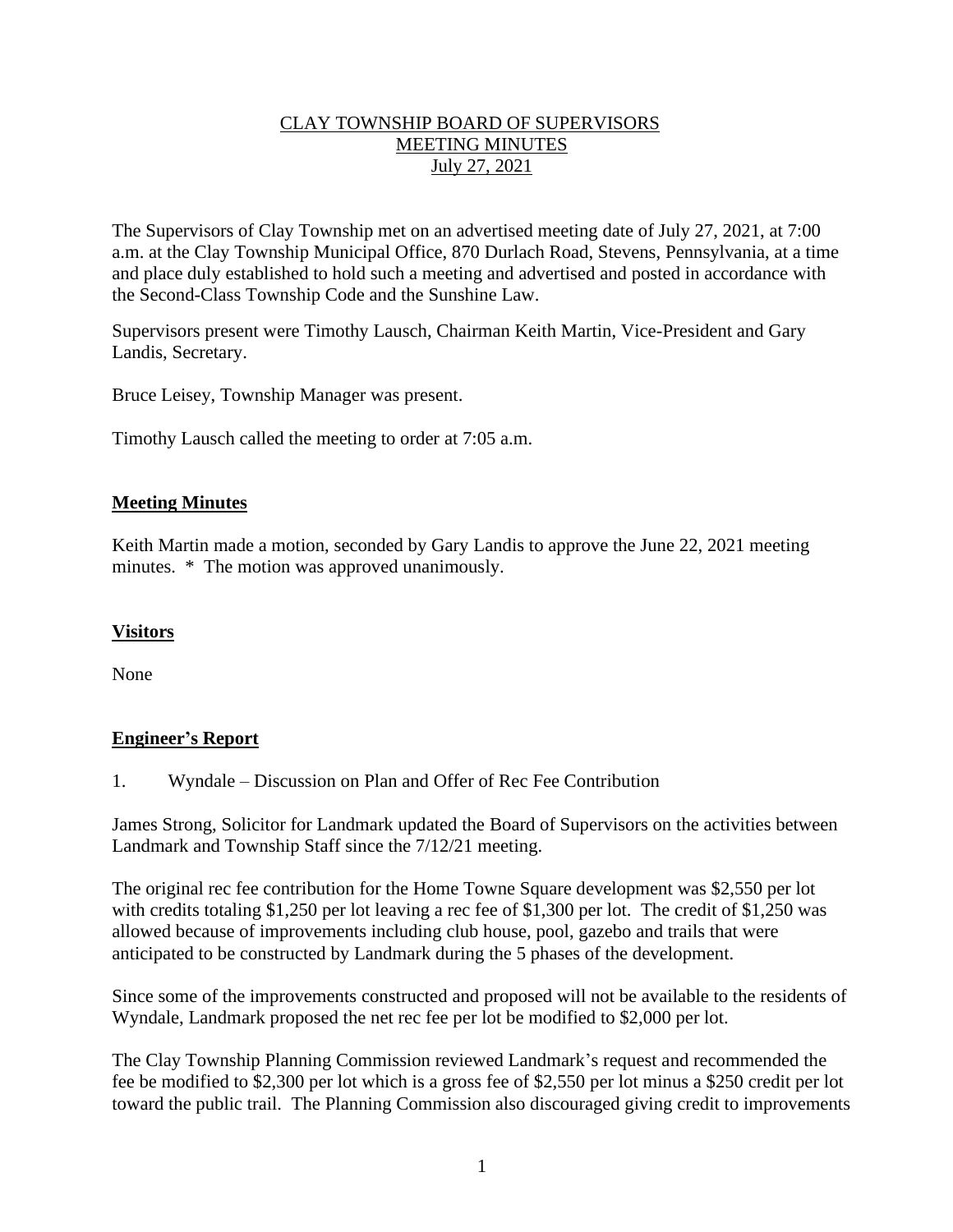that are located on private property and was open to substituting in-kind services in lieu of a cash fee.

James Strong also requested a determination by the Board of Supervisors on the issue of dedication of the roads in Wyndale to the Township. The developer feels the roads were for the most part designed to Township SALDO standards. The extension of Countryside Drive was designed to the width of the existing Countryside Drive which does not meet current standards. This was done to provide a matching width on both approaches to Hackman Road.

The Board of Supervisors has concerns with policing the types of vehicles parked on the streets, use of basketball nest and other HOA type matters if the roads are public.

There was also concern about the location of the trees. The trees will be located outside of the right-of-way but could still grow over the sidewalks and potentially over the cartway.

There was also concern with snow removal issues related to the configuration of the intersections. Landmark has provided snow drop easements on the proposed plan but there are questions regarding their adequacy.

There was also concern with the proposed 3'-5' retaining wall approximately 150' in length next to the Gable property. This wall will be a significant structure and concerns were raised regarding maintenance as well as snow removal along the wall.

There was also discussion if public streets are consistent with the nature of the development.

Keith Martin reminded the Board of Supervisors that whatever decision is made, it should be based on meeting the standards of the Ordinance and other definable reasoning.

Gary Landis made a motion, seconded by Keith Martin to not accept dedication of the streets in the proposed Wyndale development. \* The motion was approved with a roll call vote: Tim Lausch, yes; Keith Martin, no; Gary Landis, yes.

The Board of Supervisors stated they are leaning to a rec fee of \$2,300 per lot with a possible credit for developer installation of facilities in lieu of cash. A decision on the rec fees will be made at the August 9, 2021 meeting after receipt of a recommendation from the Clay Township Rec Board.

#### **Old Business**

None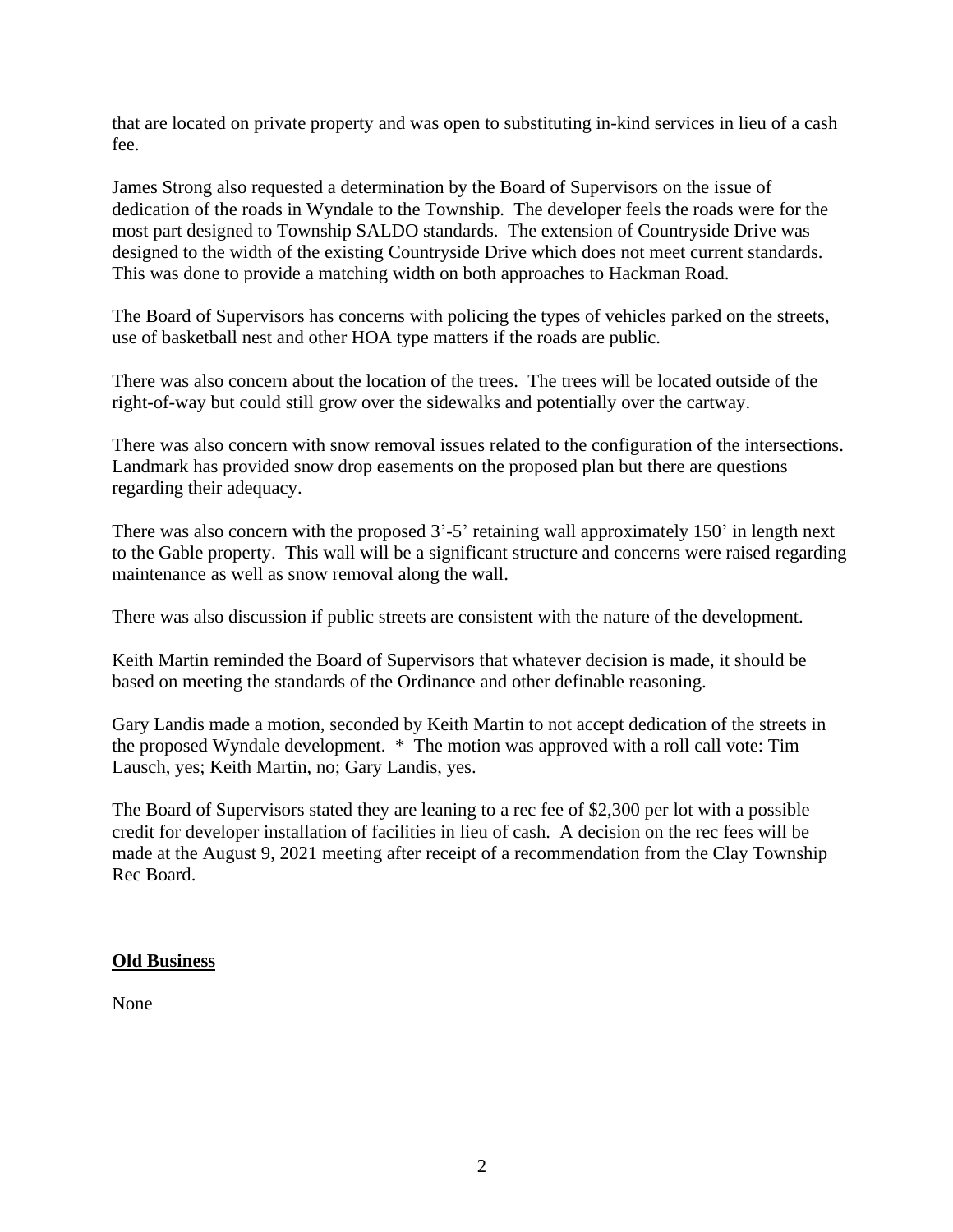# **New Business**

1. Public Works Update

This item was tabled till next meeting.

2. Manager Update

This item was table till next meeting.

3. Approve Use of Snyder Park for ECC Community Day Event

Bruce Leisey reviewed a request from Ephrata Community Church to have a Family Fest day at Snyder Park #2 on Sunday, October 3, 2021. This event was held at the park in the past. A listing of activities and a location map was also reviewed for the event this year.

Keith Martin made a motion, seconded by Gary Landis to approve use by Ephrata Community Church to hold their Family Fest on Sunday, October 3, 2021 at Snyder Park #2. \* The motion was unanimously approved.

4. Approve Upgrades to Computer Network Anti-Virus Systems

After review, Gary Landis made a motion, seconded by Keith Martin to authorize purchase of Managed Trend Micro XDR Antivirus at a cost of \$150.00 one-time set-up fee and \$62.93 per month which includes 7 computers. \* The motion was unanimously approved.

5. Authorize Filing of Sewer Lien on 960 Maple Street, Lititz

Bruce Leisey reviewed the sewer account balance.

Keith Martin made a motion, seconded by Gary Landis to approve filing a sewer lien on the property located at 960 Maple Street, Lititz for nonpayment of the 2020 sewer fees in the amount of \$456.50. \* The motion was unanimously approved.

6. Approve Proposal for Cleaning Services

Bruce Leisey reviewed quotes received for cleaning services of the lobby, public restrooms and meeting room on a weekly basis. Township staff will maintain the rest of the office areas.

Gary Landis made a motion, seconded by Keith Martin to approve hiring Alta Zimmerman, 730 Flintstone Road, Ephrata at a fee of \$75.00 per week. \* The motion was unanimously approved.